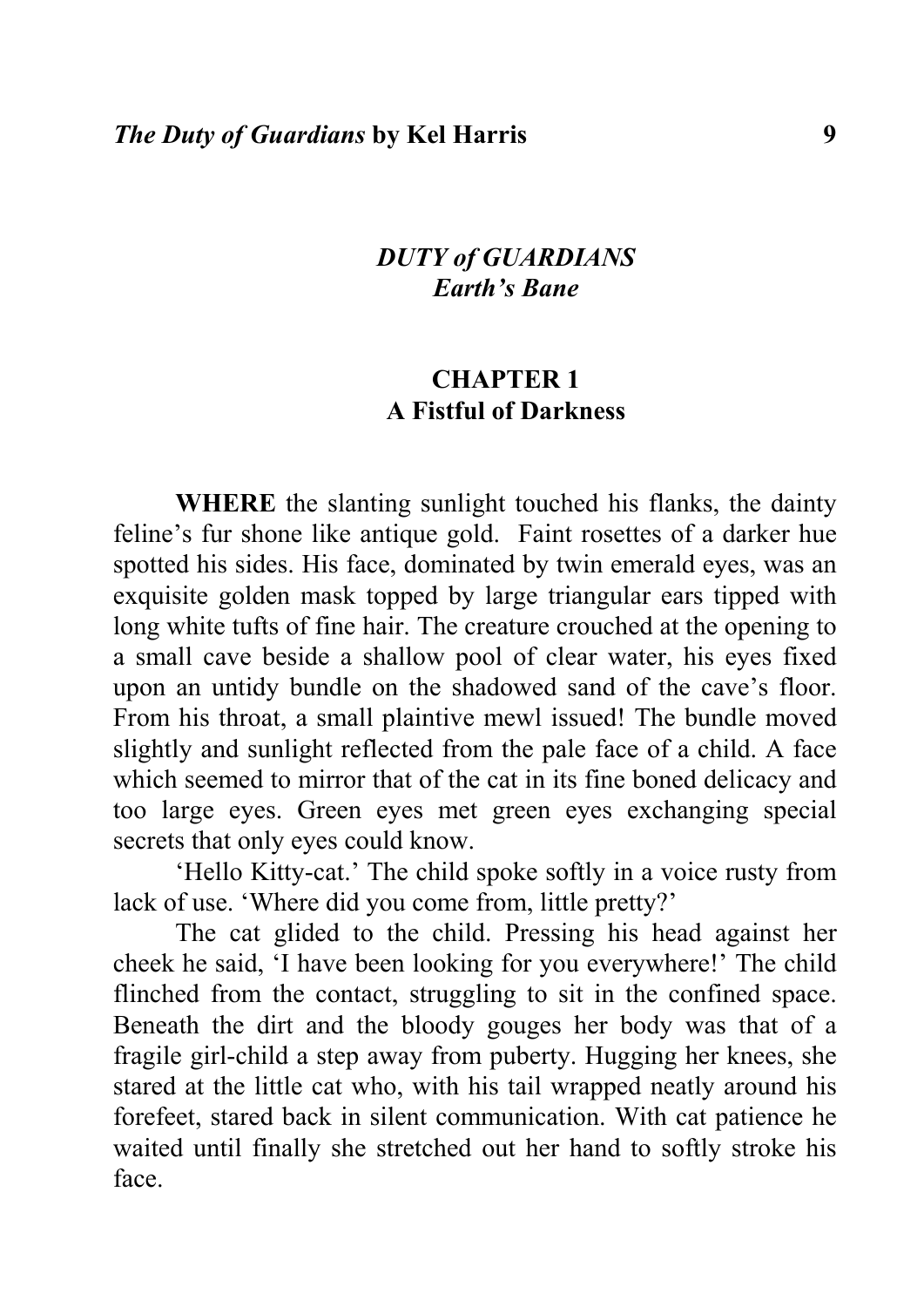'I must be hallucinating.' Her voice was still soft and sweetly musical although more confident. 'I thought you spoke; but that's silly . . . . cats don't speak, even beautiful little darlings like you. However, I'm so glad of your company pretty kitty. I just wish you had brought some clothes and food from wherever you came. I'm very hungry and very, very cold.'

The cat pressed against her again. 'Cats can too speak!' He declared indignantly. 'Well, we can communicate quite well once we have Become; until then I need to touch you before you are able to understand me.'

'Now I know I am hallucinating. Maybe I'm dying and you have been sent by The Mother to keep me company in my passing.'

The cat jumped lightly to her shoulder and pressed a claw into her skin. 'Does that feel real?' He demanded.

The girl flinched again before wonder dawned in her eyes. 'You are Cat'alyst, like my mama's Cous!'

'That I am, my Princess. Your Cat'alyst.' The little creature responded, sheathing his sharp little claws.

'No, not mine! I am not like my mama. Who sent you?' She demanded, her voice shrill with anxiety.

'Well, The Mother would not send a cat for your passing. She would send a Fisher. Nobody sent me. You called me and I am here, and now we must go. The bad things are getting closer. I have called Thorn, but until he finds us we must keep moving.'

The girl scrambled from the cave, the little cat somehow keeping his precarious perch on her shoulder. Her bare feet were a bloody pulp and across her chest a long gash oozed blood. She stumbled tearing open her hand on a sharp rock as she tried to save herself. Her eyes, searching the surrounding terrain, were glazed with abject horror. 'The Darks are here?' She whispered fearfully 'I have to go! I must run! They must not find me!'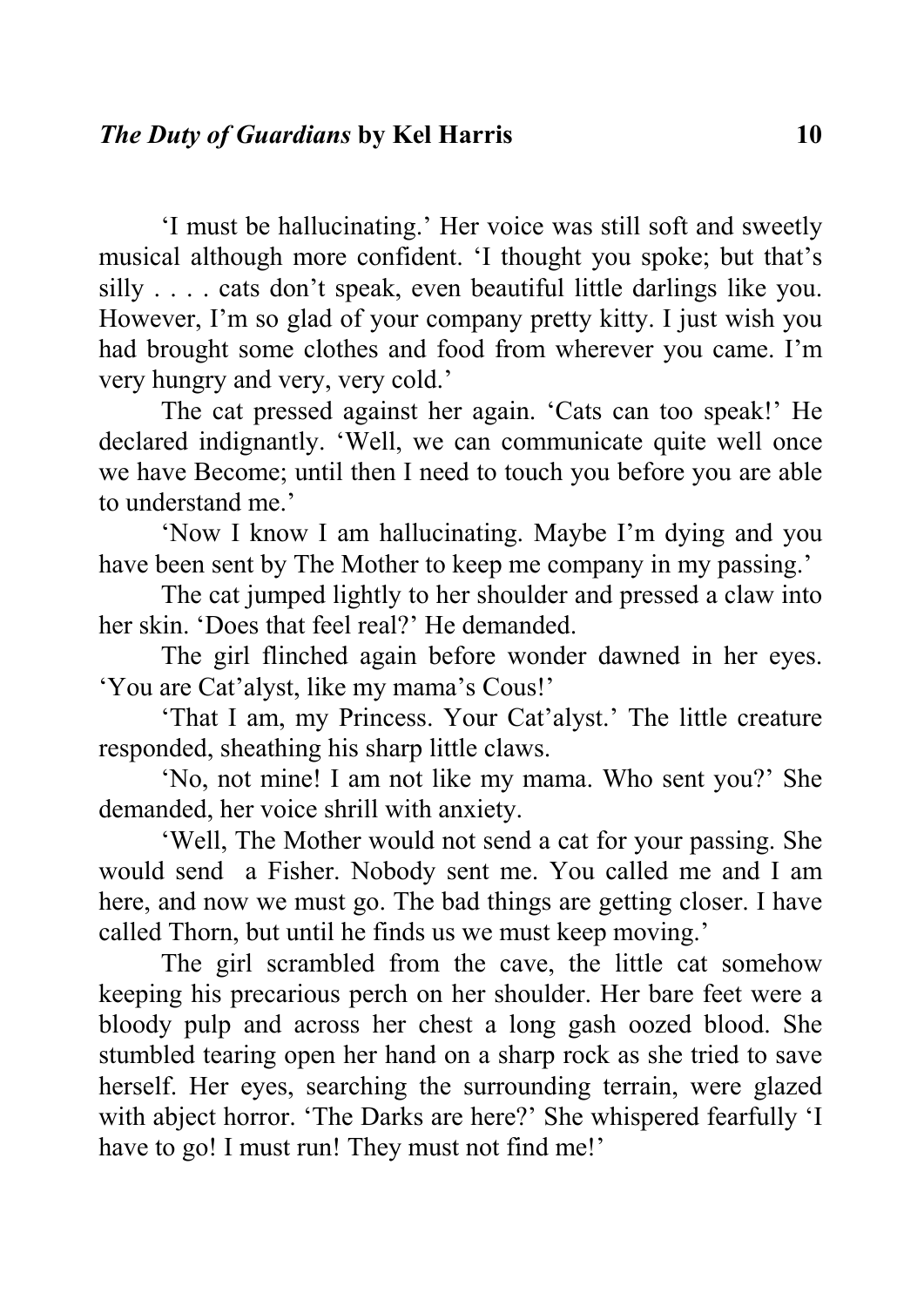'Hush. They are some way off as yet. Be calm!' Commanded the cat. 'First, you must wash off all the blood. They can scent you on the air. Get into the water heart of my heart. Wash yourself!'

The girl stumbled to comply, automatically obeying the firm direction. She flung herself into the water, almost taking the cat with her. He prowled the water's edge anxiously while she scoured her skin with sand. When eventually she stood and moved towards the bank the cat leapt once more onto her shoulder. 'Stay in the water. Move downstream quickly now. Perhaps we can lose them.' He directed.

'Clever cat' she whispered, holding the little creature to prevent him from falling as she moved swiftly down the shallow waterway. Any noise made by her passage through the water was masked by the sound of the water itself, and she ran slightly bent placing her outline below the banks of the stream.

Her steady lope ate up the distance but gave no respite to her poor tattered feet. She ran until she fell, gasping for breath, dumping herself and her companion into a shallow pool.

'Sorry!' She gasped, scooping the bedraggled feline from the water. 'I do not think I can go on for much longer.'

'Only a little further. There are herdbeasts ahead.' Her companion offered.

'Herdbeasts? How can they help?' She asked with doubt evident in her voice.

'They will screen us. Their scent is strong. They have young and will be very protective, and The Darks may not risk their anger.'

The girl spluttered as she regained her feet. 'So you think they will not be a threat to us, little cat? Do you think us invisible then; or will they simply invite us into the herd in mistake for one of their own?'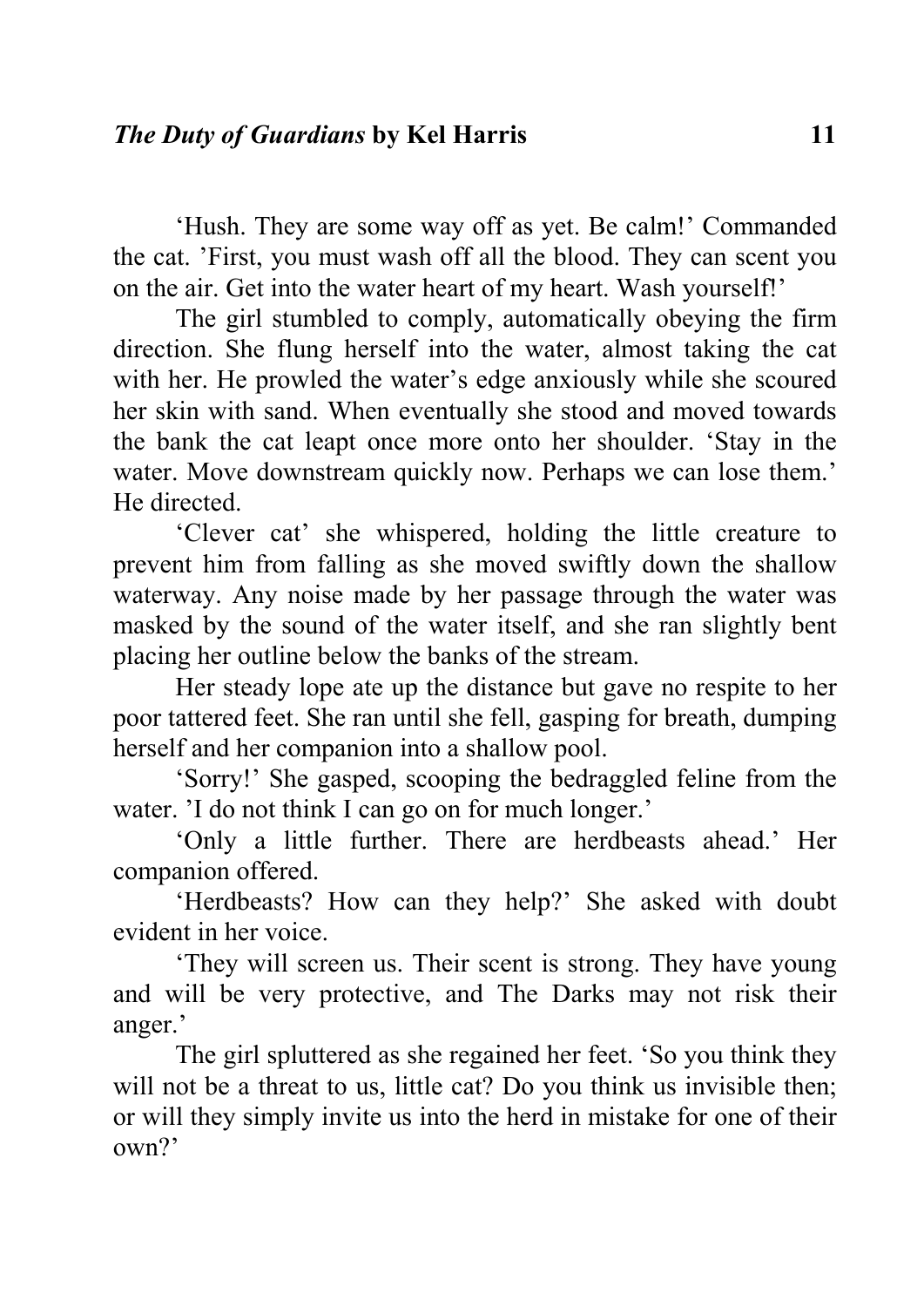She continued to move downstream, but more slowly now as the thought of running headlong into a gathering of angry mother herdbeasts added to her fears.

'They will protect us!' The little cat assured. 'Stop here and wait!' The girl stopped, and as her breathing steadied she could feel a vibration through her feet. The ground trembled with the weight of a vast herd of gigantic quadrupeds moving swiftly to intercept them at the stream. As the herd neared the water they slowed, milling around the refugees until the stream and its banks for a great distance in each direction was awash with the immense grey bodies of the beasts. She stood rigidly, hardly daring to breathe, as a battlescarred old cow blew gently on her face. The beast stood over two metres to her shoulder, her sturdy body covered in a pelt of soft hair two hand-spans in length. The shorter hair on her legs and face was nearly white. Her eyes were as large as the girl's hand. Again the cow snorted softly, nearly blowing the cat from his perch. She took a pace away, then turned her head back as though bidding the girl to follow.

'Stay with her.' Said the cat. 'She is the Matriarch. The herd will take us towards Thorn?

The girl stepped into the shadow of the herd's leader and the entire herd moved slowly away from the stream. As they moved, grazing across the flats, many calves worked their way into the centre of the vast mass. Without jostling each other or the girl, they seemed to take turns in approaching her, a brave few reaching out with soft nose to sniff and gently touch her. She reached up in wonder and placed her hand on the shoulder of one of the smaller calves and was rewarded with an encouraging croon from the matriarch and a gently nudge from the calf. She giggled and hugged the baby, which stood as tall as herself.

'I don't understand any of this.' The girl spoke quietly, afraid of startling the calves. 'It is as if they knew we needed help and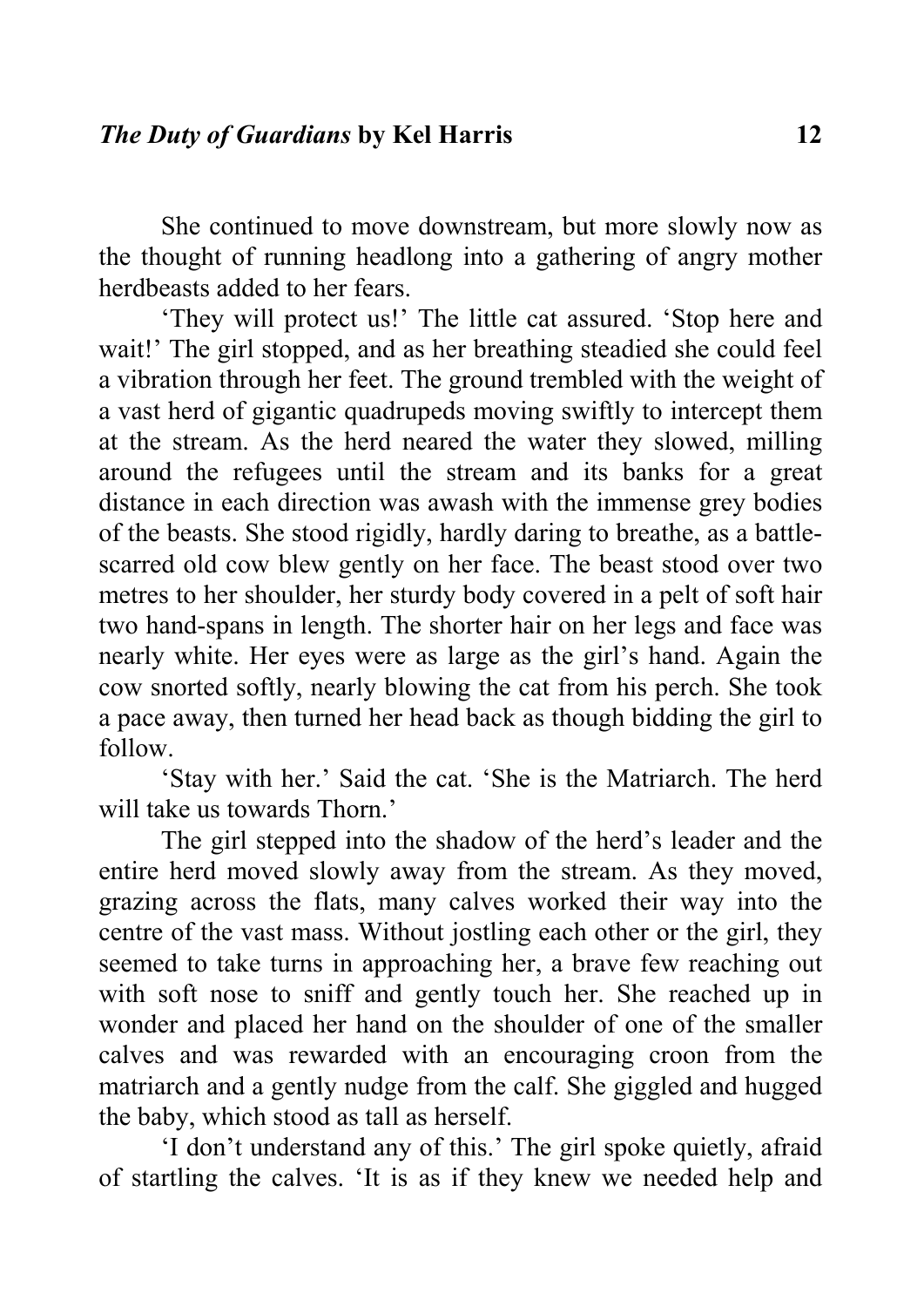came to rescue us; but herdbeasts are just animals. How could they know?'

'Well, for a start, it's a good thing they cannot understand your speech, for they would be very offended to be thought of as *just animals*. Like all creatures created by The Mother, they are caring and thoughtful of all with whom they share the earth. They understand much and will do anything the thwart the minions of The Dark One.'

'But they were bred as meat animals.' The girl protested. 'How can we eat them if they are our allies against Bane?'

'In the same way that the herdbeasts eat grass. That is the purpose of grass, and the purpose of the herdbeasts is as food for the people. They know their purpose and are not distressed, for to them it is only natural. The herds are culled sensibly, their sick are tended by the beastmasters and the ones who are chosen are given a swift and humane death. It is the way of The Mother. One is born, one serves one's purpose and one dies; or in the case of the herdbeasts, one dies and *then* one serves one's purpose.'

It was the longest speech the little feline had made, and left the girl deep in thought for some time as she limped in the shadow of the matriarch. While they moved slowly with the grazing herd, the Cat'alyst studied the small girl whom he had traversed half a continent to meet. Delicate and graceful, not really a child but not yet a woman, her skin was unnaturally pale where the sun had not seared it to angry redness. Her hair, a tangled mass of curls framing her delicate features, spilled like liquid amber shot through with strands of gold around her nakedness. Impatiently she pushed it back and away from her face with a practiced flick of her hand. The cat was enchanted by her dainty beauty. He sprang once more to her shoulder.

'There is so much I don't understand, little cat. So much I need to know. These beasts are a wonder, but you are an amazement. Who are you? Where did you come from and why?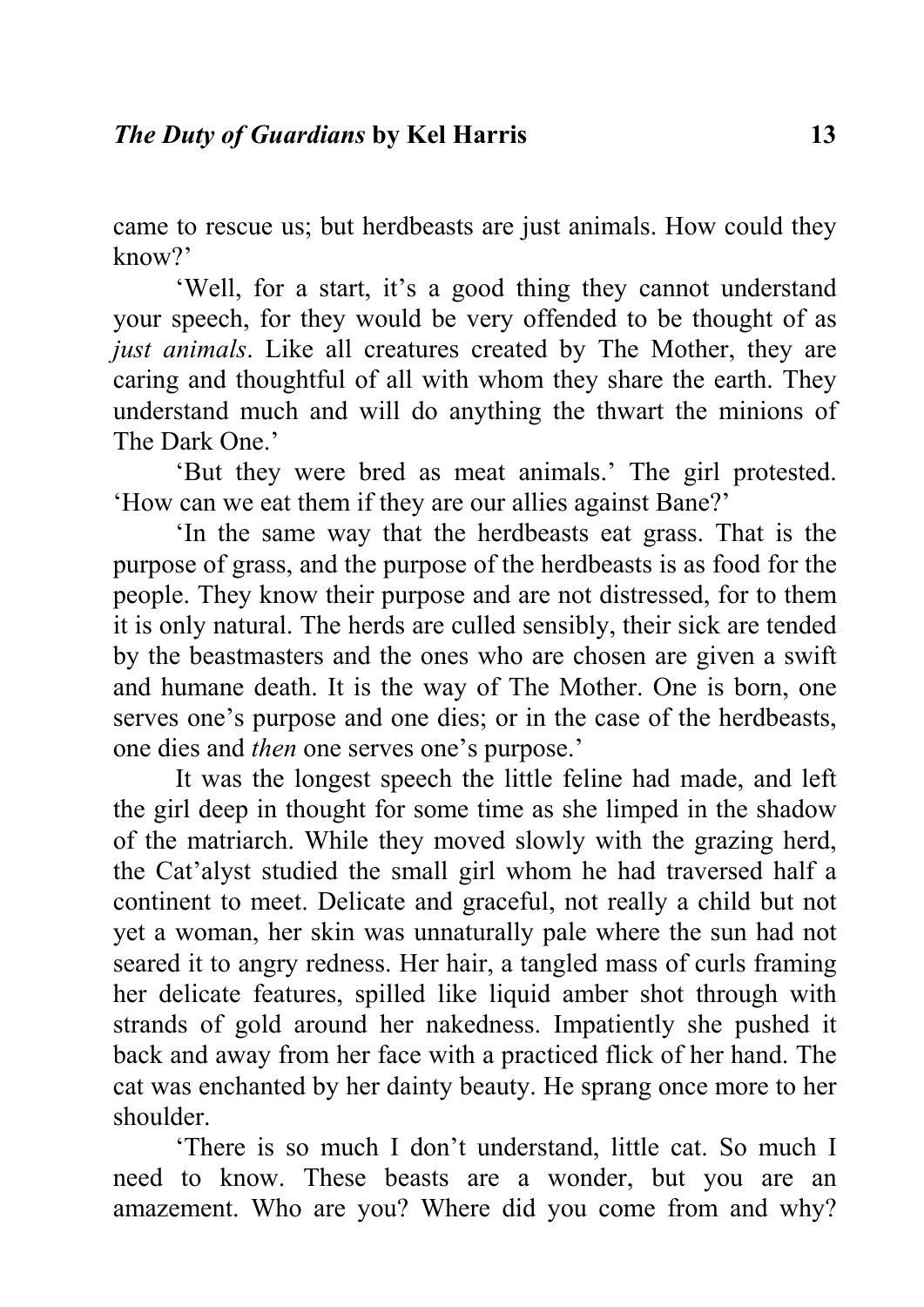Who is this Thorn we go to meet? ........ And are the berries on that little bush ahead fit to eat ....... if I don't eat soon I will fade away from hunger!'

'The last shall be first, my princess,' intoned the little creature pompously. 'You may not eat the berries ....... but wait and I will provide.' So saying, he dropped lightly to the ground. With nose scant distance above the soil, he trotted this way and that between the cloven hoofs of the herdbeasts. When he stopped suddenly and began to scratch at the ground, the herdbeasts made a clear path between the companions through which to girl stumbled. She dropped to her knees and scraped away the earth.

'For what are we digging, oh great provider?' She asked, her eyes twinkling with humour. Her fingers touched something crisp and warm. She carefully dug around it, exposing an object the size of a small bowl. As she lifted it, the cat resumed its place on her shoulder.

'It is a pie fungus. Perfectly good to eat and quite tasty. Go on Princess, tuck-in.' He suggested. She bit through the crisp skin of the fungus and her mouth filled with a rich creamy sauce.

'Gosh!' She exclaimed, juice running down her chin. 'It's wonderful! It tastes like heaven and it's lovely and warm.' She arose at an impatient snort from the matriarch, whose vast bulk overshadowed her. 'Sorry Mother Herdbeast!' She mumbled around a fresh mouthful of the savoury fungus as she clambered to her feet, 'I can eat and walk as you do, Old Mother, if you will just lead on.' As if she had understood the words, the beast swayed into movement, snatching a swath of lush grass as she went.

'And now for the balance of your interrogations. Who I am is Paxotanil. What I am is Cat'alyst to Makkhailla the Magician and I came from a far place because I was called to attend the Becoming. Thorn is Fisher who comes to take us to a place of safety. Does this clarify your position?'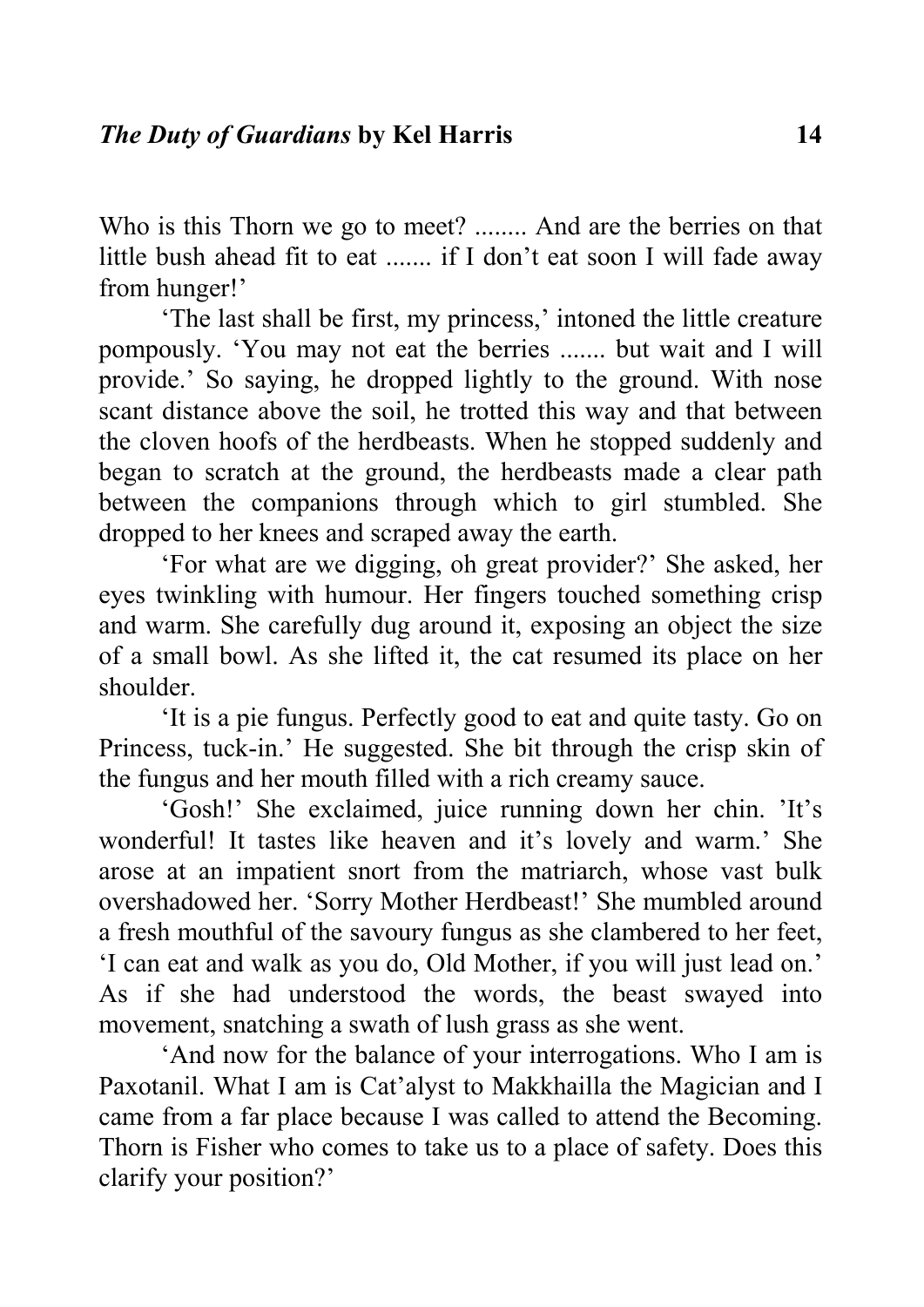'Paxot...... Pax ..... yes, Pax will do, since the rest seems too much for so small a creature. I am not much wiser I fear. I am called Makkhailla, but I am truly no magician. Your answers create more questions, the answers to which will probably create more confusion, so go slowly dear little Pax and enlighten me fully.'

'Pax will do nicely, Makkhailla the Magician, which title you *will* acquire when we have fully Become. Becoming is the bonding of Magician and Cat'alyst to form an entity of power, my princess. Already our bond is firming. You feel, as I do, that to be parted from each other now would be less desirable than death. Is this not so?'

Without pausing to consider, the girl answered in the affirmative. She was shocked to realise that after knowing Pax for less than an hour she could not consider living without him.

'But Pax, what ....' Her voice was drowned by a bellow of rage from the matriarch. From throughout the herd, other beasts roared in response and suddenly the herd was milling in apparent turmoil.

Only the centre of the herd, where stood the matriarch, the calves and the companions, remained calm. Makkhailla felt a gentle nudge from the old one's scarred head, pushing her towards the smaller babies, and as the matriarch trotted briskly towards the rim of the herd, the calves closed in around the girl and the cat. The herd ranged itself in concentric rings, babies in the middle, then larger calves, then their mothers and the heavily pregnant females. Immature bulls and unmated females formed the penultimate ring, whilst the first line of defence was made up of those mature cows that had declined to breed this season, headed by the matriarch. Makkhailla craned to see over the backs of the intervening beasts to no avail. 'What is going on, Pax?'

'Something threatens the herd. I think ..... Yes, it is the dark ones I sense. They are skirting the herd, probably looking for a weak point of entry.'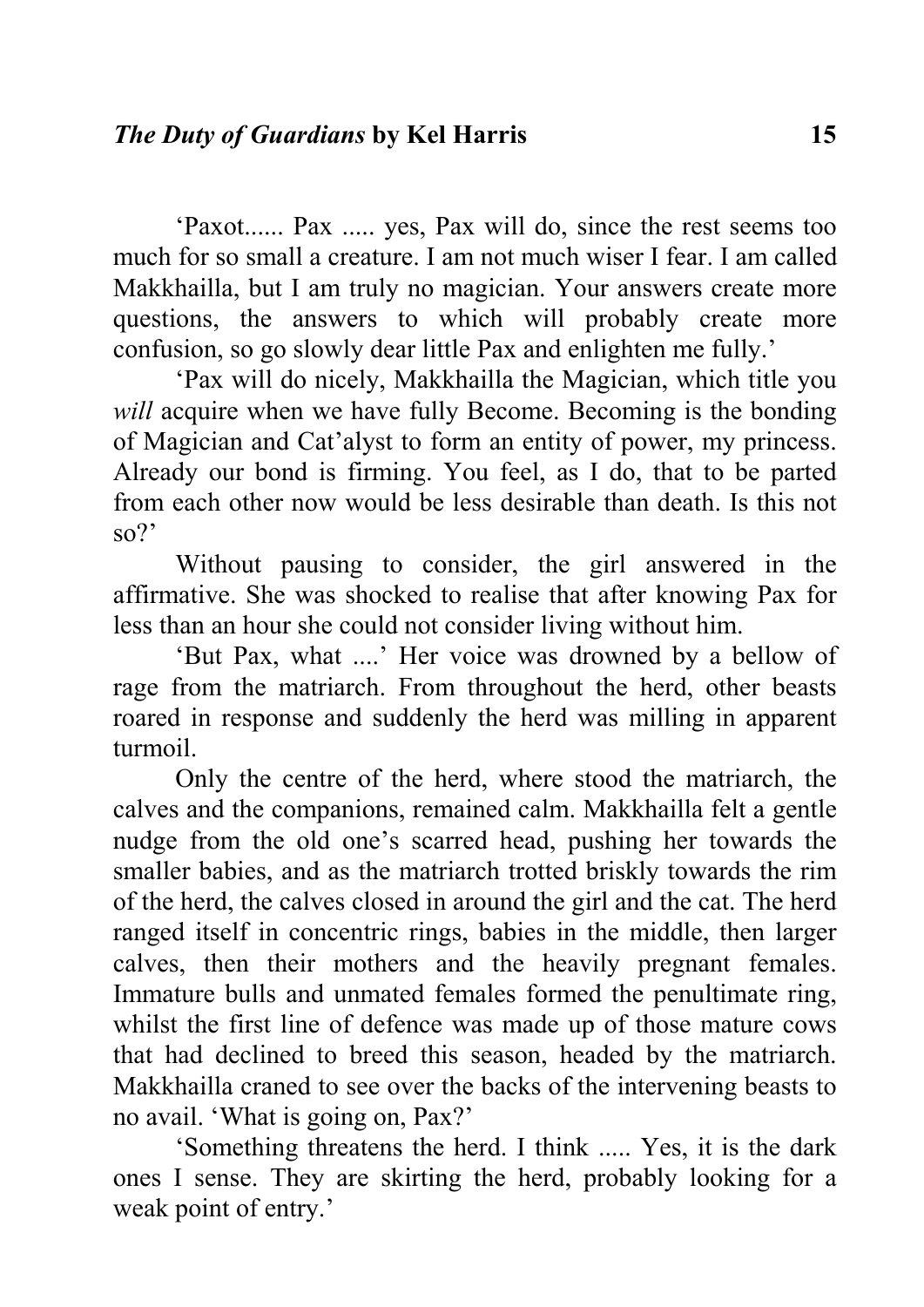'Then they have found me.' She wilted in despair, haunted by visions of the horrors that would follow her capture. 'Ma told me that no one escaped from there. I should have believed her.'

Pax brushed her cheek with the top of his head. 'Do not give up yet, my princess. They may simply be hunting a meal. Even so, if they try anything, they will wish their chosen repast had been other than herdbeast. The old Mother has withstood enemies to make this mangy pack of darklings seem like kittens.'

The girl chuckled weakly, but still she trembled in fear while the Matriarch bellowed in defiance of the hunters, as she paced to keep abreast of the circling band. Had Makkhailla been able to see past the barricade of beasts, her eyes would still have been troubled by their disability to fully perceive the enemy. They numbered six or seven ..... or possibly eight ..... so difficult were they to focus on. They were man-shaped, mostly running erect, but occasionally appearing to drop to four legs to lope like dogs. Their bodies were obscure, as though covered by a filmy grey fabric, and at times shrubs and rocks appeared to be briefly visible through them. They ran in a pack, twisting and bending about each other and as silent as the mist they resembled.

The pack veered closer and split. One group rushed toward the Matriarch whilst singly the remainder tried to breach the wall of herdbeasts. These were driven back time and again, but those harassing the old mother were slowly drawing her from the herd. They lunged and retreated, dodging her lashing hooves and slashing horns whilst their claws left weeping red slashes on her hide. Unable to attack through her thick pelt, they concentrated on her head and legs, and where their fangs connected, the punctures smoked and bubbled. Suddenly, four old cows broke from the herd and raced to her aid, whilst the young bulls surged forward to fill the gap. The old mother, quick to take advantage of the distraction, skewered a darkling on her horn and rammed it against the earth.